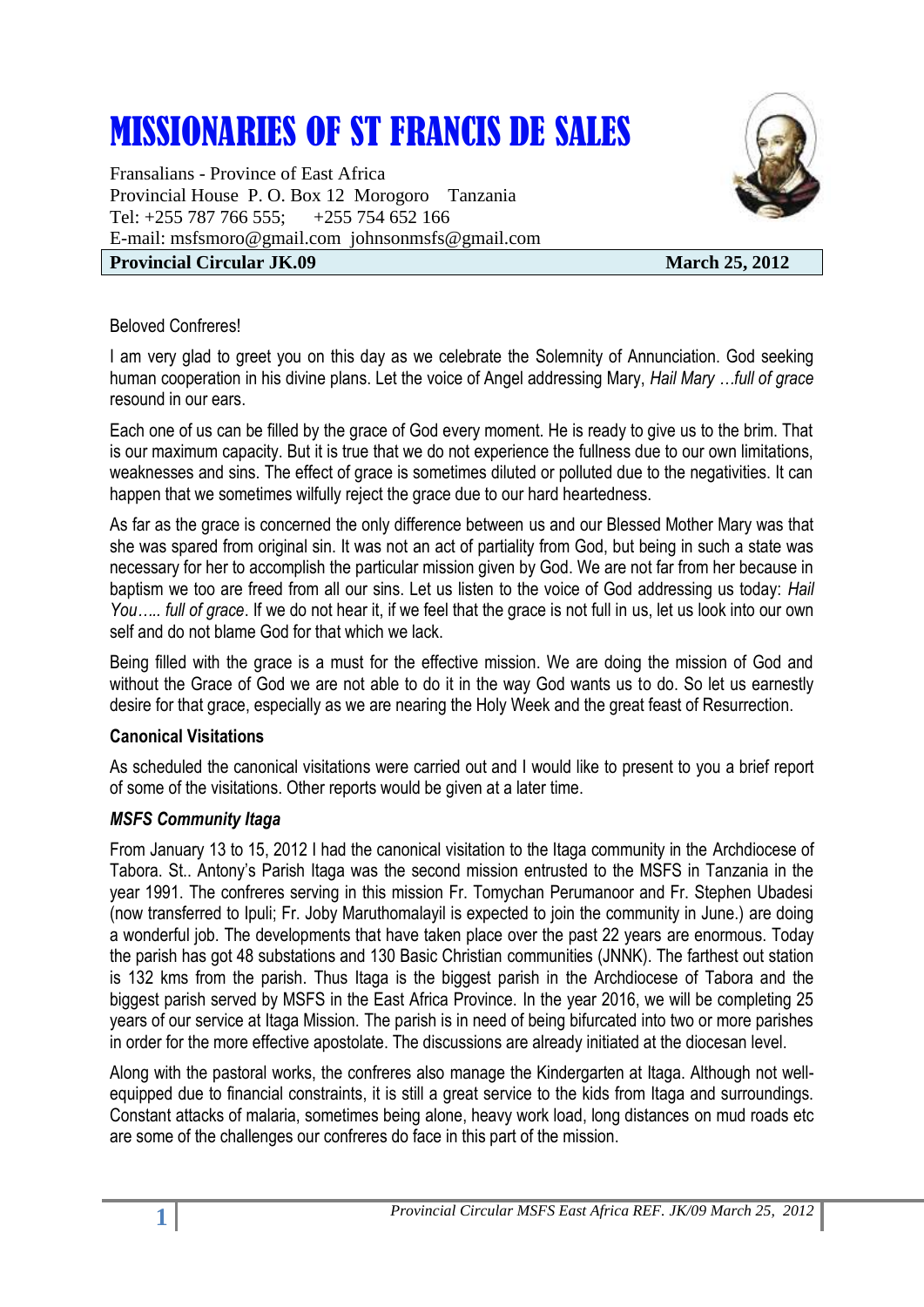In the formal meeting with the Parish leaders it was very evident that the faithful are very happy about the services of our confreres. In my personal meeting with the Archbishop His Grace Paul Ruzoka as part of the visitation, the Archbishop expressed his profound gratitude to our confreres who are working in the Archdiocese and who are now currently present in the three parishes and SFS Mission Ipuli. He was full of appreciation for the confreres who are totally integrated to the local church and committed for the mission. He also requested for more conferrers to be at the service in the Archdiocese.

# *Fransalian Mission Ipuli*

The visitation to Ipuli mission in the Archdiocese of Tabora took place from Jan 15 to 18, 2012. Initiated in the year 2000 under the visionary directives of Fr. Kurian Kollapillil, today Fransalian mission at Ipuli stands as one of the major concerns of the East Africa Province. Started as a very simple project to take care of the poor and needy boys – orphans or abandoned – the project expanded to be FOSTER (FRANSALIAN ORGANIZATION FOR SOCIAL TRANSFORMATION, EDUCATION AND RENEWAL) fostering the young ones. Today the concept of Foster comprises of SFS Children's Home, Day care center, Outreach programs, On-going education of former inmates of SFS Children's Home, Students' Sponsorship Management, SFS Pre and Primary School, Mermier Girls' home and *Simba Clay* project for the visually impaired and the newly started SFS Secondary School. SFS IPULI has a name of prestige and it has become the hub of activities. The campus has really grown green with variety of trees and plants. My sincere appreciation to our confreres Fr. Chinnappan Arockiasamy (the Director until recently and now transferred) Fr. Jomon Vellachalil (new Director), Fr. Stephen Ubadesi (newly joined the Ipuli community) Fr. Rajesh Antony along with Bro. Kenneth Maina. I also recognize and appreciate the great work done by Fr. Thomas Chozhithara the former director and now as the General Coordinator of Foster activities in Ipuli.

It was also for me a great joy to note the very good collaborative work with Sisters of St. Joseph of Annecy in the daily running of our educational institutions at Ipuli. Through regular meeting of appraisal and planning the collaborative efforts are well monitored, enabling the best results.

The major challenges include that of sicknesses, being overburdened with works, lack of personnel, difficulty in getting qualified and committed teachers, and financial constraints. But our confreres are giving themselves totally with the firm conviction that "nothing is too much when it is for the Lord".

The immediate priority in the works include the construction of the new buildings for the SFS Children's Home, completion of the extra class rooms for primary school, digging boreholes in order to ensure enough water supply for the entire campus and the construction of labs and library for the secondary school.

## *MSFS Novitiate Kibaha*

From February 6 to 10, 2012, I could spend my time in the novitiate combining taking some classes and conducting the canonical visitation. At present we have eight novices: six of them from Kenya one from Mozambique and one from Uganda. One of them belongs to the Mozambique mission, two are for Southern African Region and five are for East Africa Province.

Under the charismatic leadership of Fr. Antonysamy Sebastian, I found in the novitiate a happy Fransalian Community. Of course the community misses the vibrant presence of Fr. Zacharia Burrofero as he was given temporary assignment from December last year to strengthen the formation team at Fransalian Seminary Ndagani. The novices eager to serve the Lord, are growing in Salesian way of life, personal maturity and interpersonal relationships. The novices are also given enough pastoral exposure by participating in the liturgical and religious activities in the parish of Mkuza and in the archdiocesan religious programs. Fr. Sebastian also renders pastoral services in the parishes as and when required. Fr. Joseph Vettukattil also will render his teaching services in the novitiate shortly.

The community strives for self-sufficiency to a great extent through farming. However the dry spell of unfavorable climatic conditions this year has affected the farming activities this year. Recently the entire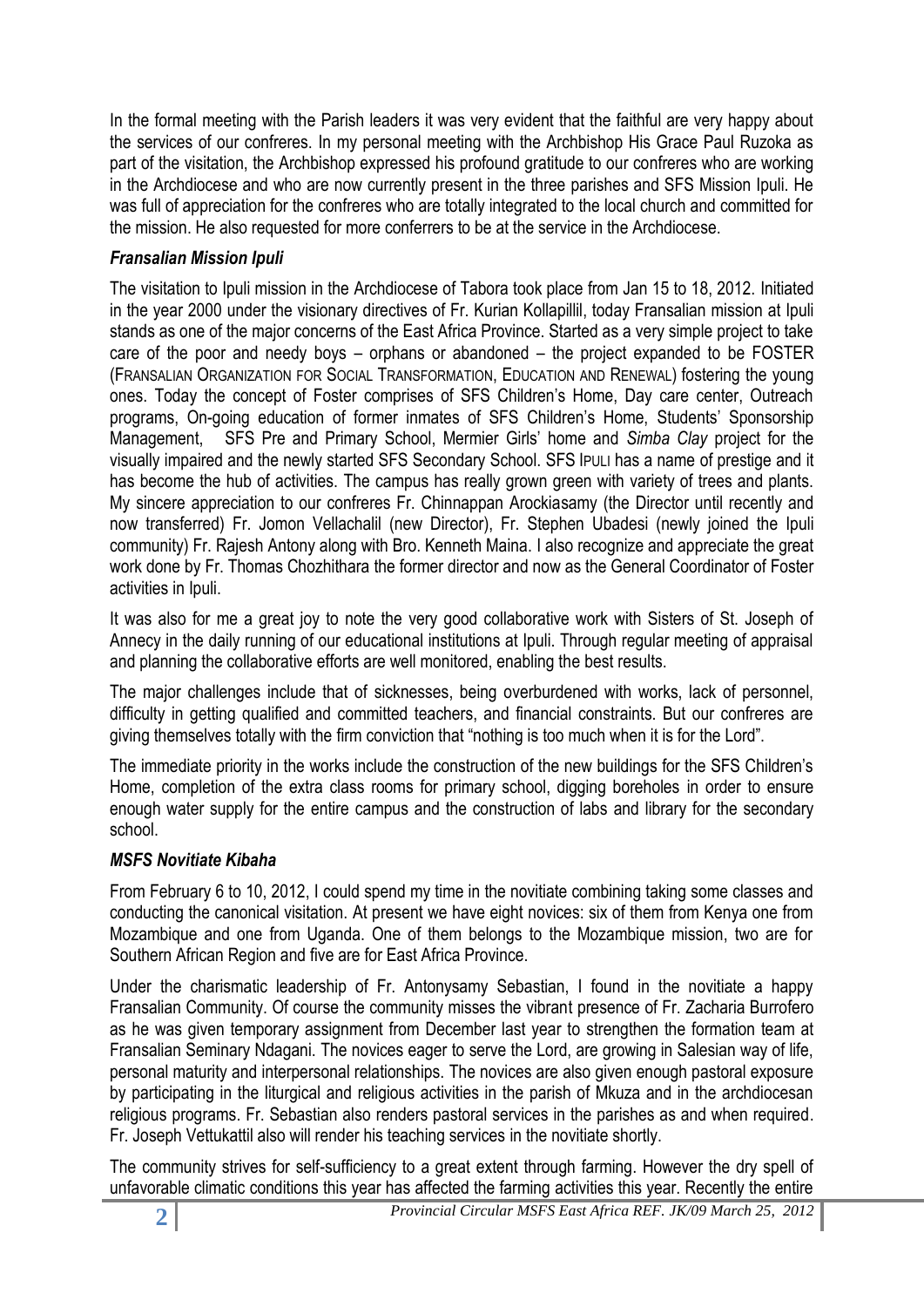water supply system had to be re-allocated investing lot of time, energy and money. Works of priority include building the compound wall and reinforcing the security. Adjacent to the novitiate building, we have also identified the place to prepare the cemetery for the confreres. The work of preparing the place is to be initiated soon.

## **NGO registration**

I am happy to inform you that we have completed the process of registering an NGO under the name FOSTER AFRICA. Foster stands for: FRANSALIAN ORGANIZATION FOR SOCIAL TRANSFORMATION, EDUCATION AND RENEWAL. The office of the Foster will be in Morogoro. I thank Fr. Thomas Olickal and team who initiated the process of NGO Registration. Our sincere thanks to Fr. Sheejan Kallarackal, Fr. Sunny Mattathil and Fr. Stephen Gerald who persistently followed up the process.

## **REMINDERS**

# *Local Governing Bodies - Meetings*

As stipulated, the meetings of the LGBs of our institutions catering to the social, educational and health care are to be held in April-May. I request the conveners to plan in advance and organize meetings well.

# *Code of Ethics - formulations*

As the Committee for the preparation of the contextualized of Code of Ethics, is due to meet in the near future, I request you to study the given text and share your insights, observations, suggestions etc. I would appreciate very much if they should reach the office of the Provincial by the end of April 2012.

# *Revising the Provincial Statutes*

I would like to remind that now, it is due time to meet the committee for the revision of the Provincial Statutes so that the first draft can be presented in June.

## *Annual retreats*

As we have two sessions of annual retreat (**A**. From June 18 to 23 For the priests at Fransalian House Kola. **B**. From June 25 to 30 at LCI Scholasticate Arusha), please make sure that you arrange your programs in such way to free yourself to attend the annual retreat.

## *Registration of Lands*

I would like to quote from the Guidelines on the Administration of temporal goods as published on February 1, 2012.

*We will be initiating the registration and procurement of title deeds for all the lands that is acquired in the name of the Society. Each community is requested to make an update on the status of the land that under its custody. A report of the land, with the following details, is to be forwarded to the office of the bursar latest by the March 31, 2012.*

## *The details needed in the report:*

- *1. The name of the community,*
- *2. No(s) of plots under its custody on behalf of the society, its size, purpose of acquirement.*
- *3. Process so far undertaken to get the title deed,*
- *4. If process already began, the present stage it has reached ( including the payments already made, the receipts that we have with us to prove these payments)*
- *5. The documents that are in our custody with regards to the land (like letter of offer, plot maps, proof of purchase etc).*
- *6. The place/community where these available documents are kept at present*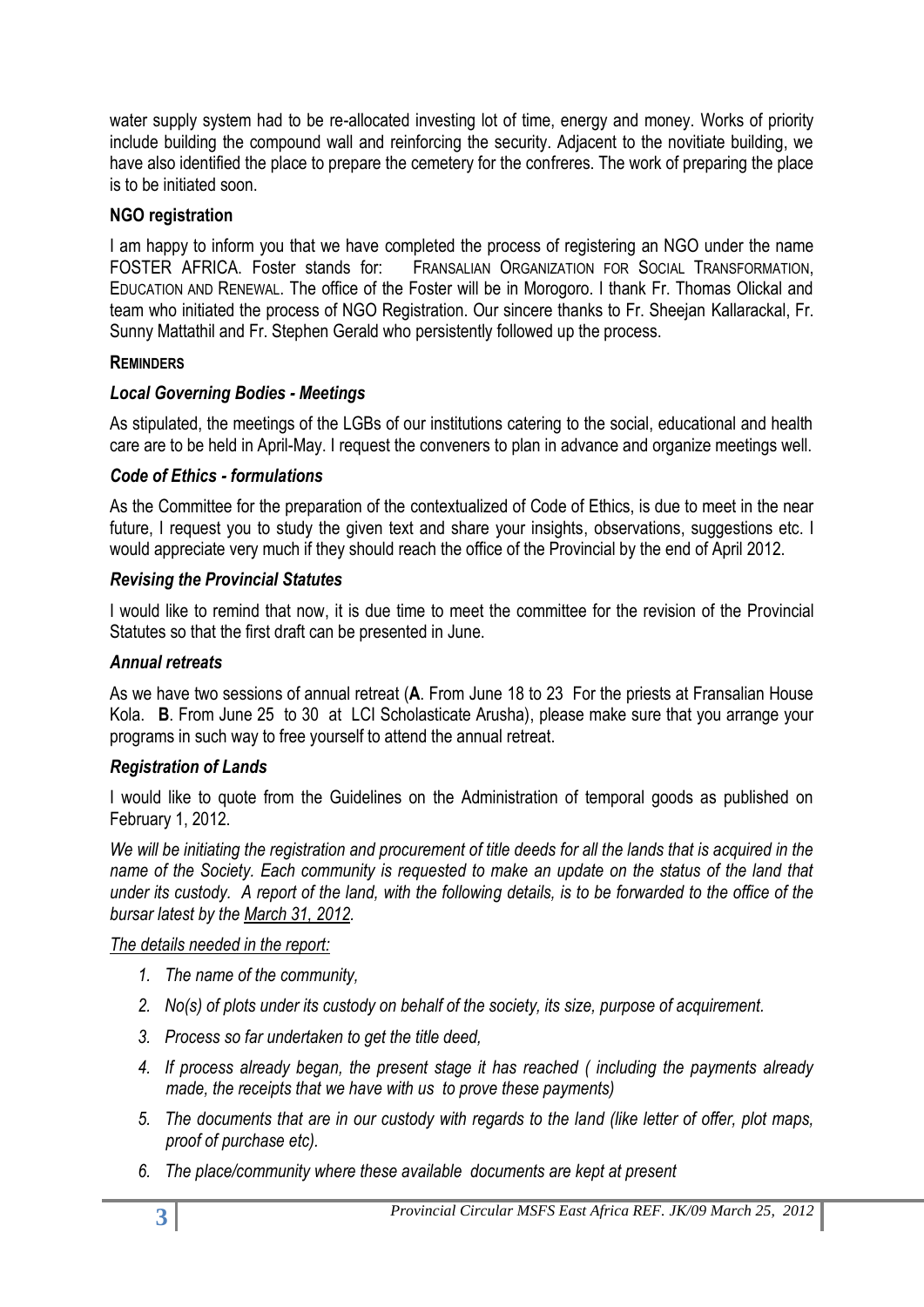*7. The name of the conferrer assigned by the community to follow up the land registration process at the local level.* 

I request the Administrators / Bursars of each community that has land issues, to contact Fr. Sheejan Kallarackal the Provincial Bursar as early as possible with all the relevant documents.

## **Holiday ministry for Scholastics in communities**

If any community requires the assistance of the Scholastics during their long break of May to August, the superior of the community is to request Fr. Thomas Kochalumchuvattil for the same. The requests are to reach latest by April 15.

## **Transfer and Appointment**

With effect from March 2, 2012 Bro. Indudmuli Francis is transferred from Fransalian Community Bukene to MSFS Provincial House Community Morogoro. He will render part-time assistance in teaching at SFS Junior Seminary Kihonda.

## **Visit of Bursar General to East Africa Province**

**Rev. Fr. Augustine Mangatt** the Bursar General will be visiting the Province from May 21 to June 15, 2012. We promise our prayers and wish him every blessing in the preparations of this trip and in the event of his official visit. We extend to him a very warm welcome.

## **Visit from Provincial of Nagpur Province**

**Rev. Fr. Jacob Karamakuzhy** the Provincial Superior of the Nagpur India Province will be visiting East Africa from April 15 to 23. He will be visiting mainly the formation houses and our missions in the Dar es Salaam, Morogoro, Arusha, Machakose and Meru. We promise our prayers and extend to him a very warm welcome for his maiden visit to this part of the world and wish him many enriching encounters and experiences in East Africa.

#### **Meeting with Apostolic Nuncio**

On March 22, I had the opportunity to meet the Apostolic Nuncio to Tanzania **His Grace Archbishop Francisco Montecillo Padilla.** He hails from Philippines. During his stay in Papua New Guinea he is already familiar with Fransalians working there. We extent to His Grace a warm welcome to Tanzania and wish him a very fruitful mission in Tanzania.

## **The inauguration of St. Francis de Sales Mission Secondary School, Ipuli, Tabora, Tanzania**

March 7, 2012 was an unforgettable day for the people of Tabora and all its vicinity as the well designed and beautifully constructed new Secondary school was inaugurated by Hon. Fatma Mwassa, the Regional Commissioner of Tabora and blessed by the Vicar General Rev. Fr. Faustine Rwichungura. It was a remarkable event in the history of Ipuli. It was witnessed by the zonal and civil higher authorities and a good number of MSFS confreres, diocesan priests and sisters who were also present for the celebration. The presence of Mr. Werner Mueller the President of Salesan e.V. added great strength to the occasion. To felicitate the guests, a well arranged program was organized. The breath-taking programs staged by the students were astonishing and fabulous as all those who were present were very much appreciative of their performance. It was also a day arranged for bidding adieu to Fr. C. Samy, a man who committed himself completely for the growth of the FOSTER project. This long cherished dream of establishing a secondary school in Ipuli was made feasible through tireless works of our confrere at Ipuli as the efforts of Fr. Thomas Chozhithara, the FOSTER Program coordinator. It was very unfortunate that the Fr. Johnson Kallidukil the Provincial and our 18 member delegation from Rotary Club Karlstadt-Arnstein, Germany could not join the functions due to the logistic issues.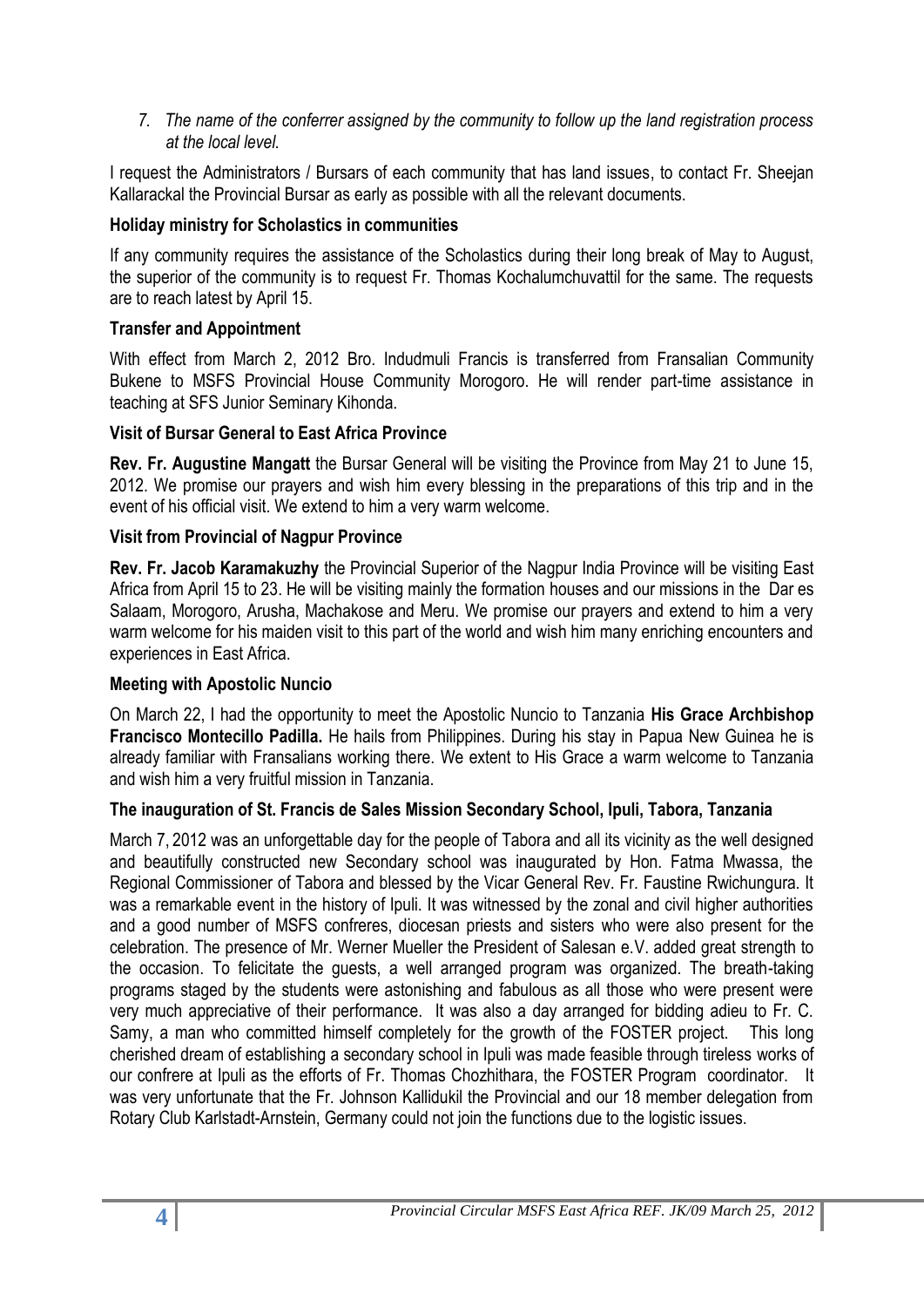At this joyous juncture, the joy was doubled as the Vicar General of the Archdiocese of Tabora Rev. Fr. Faustine Rwichungura laid the foundation stone for the new building for the Children's Home adjacent to the newly-constructed presbytery. (*Report from Fr. Rajesh Antony*)

## **Blessing and Inauguration of the Electrical Installation at Mwakata VTC, Kahama**

SFS VTC Mwakata working towards the social transformation through education has added beauty to itself by the establishment of electrical section to its other six trades. The blessing and inauguration of this electrical section took place on March 10, 2012 at 10 am. It was blessed by Rev. Fr. Johnson Kallidukil the Provincial of East Africa province, and was inaugurated by Mr. Peter Tiefentahler , the President of the Rotary Club. Mr. Thomas Sauer the Vice President of the Rotary Club unveiled the plaque. Those who witnessed this beautiful occasion include many Rotarians from the same club, Fr. Thomas Chozhithara, the local village leaders and parents of the students. It was followed by a short program of welcome, felicitation and thanksgiving. During the program the outgoing Director of the SFS VTC, Fr. Joseph Poikunnel was thanked and appreciated as well the new Director Fr. Robert Soosai Raj was welcomed.

This dream of starting the trade of Electrical installations could become a reality by the generosity and sacrifice of the Rotary Club members of Germany as well as the persistent efforts made by our confreres. The MSFS congregation especially the East Africa province owes a sincere thanks to Mr. Peter Tiefentahler & co for the generous contribution and the painstaking efforts for the entire organization. May God bless the Rotary Club and our ministry! (*Report from Fr. Robert Soosai Raj*)

# **Interschool cultural competitions Morogoro and Arusha**

On March 17, 2012, the scholastics at Fransalian House Kola and Lumen Christi Institute Arusha under the auspices of FRANSALIAN COMMUNICATIONS organized the cultural Fest for the secondary school students of the respective places. The event was well accepted and appreciated over years in Morogoro and this year for the first time Scholastics at LCI ventured into it. Both events were organised very well and were highly competitive. The event helps the young Tanzanians to discover the beauty of their rich cultural traditions and to nurture them. It is also an opportunity for them to discover and to develop their own talents. Our hearty congratulations to our young confreres in Arusha and Morogoro and the fathers who guided them in the organization of the event.

# **Visit to Malawi**

I would like to thank you for your valuable prayers and support during my study visit to the diocese of Karonga in Malawi. Malawi is known as the heart of Africa. The trip was very good and very inspiring. The people are very friendly and welcoming. Karonga is a 16 month old diocese the latest one in Malawi. It has now only six parishes – with many out-stations which are potential parishes. Diocese has only 14 priests including the Bishop. I could visit 4 parishes and some of the outstations. The diocese and the Karonga civil district is bordering to Tanzania (Mbeya Diocese) and Zambia. There is great potential for evangelization by pastoral work, education, social work etc. At present there are no missionary priests in the diocese. The earth quake last year had caused severe damage to many existing churches, schools, buildings etc. The Bishop Most Rev. Martin Mtumbuka and the priests are very happy to have missionaries in the diocese. The experiences were very positive. Let us earnestly pray that our Congregation may be daring to venture into this mission where the NEED is real and intense.

## **Jubilee committee meeting**

As scheduled the committee for the preliminary preparations for the Jubilee celebrations of MSFS 175 years of Global Foundation and MSFS 25 years of presence in Africa, met on February 24, 2012. The general proposals made in the meeting were sent to you for your feedback. Still I await more critical, object evaluation of the proposals and further suggestions.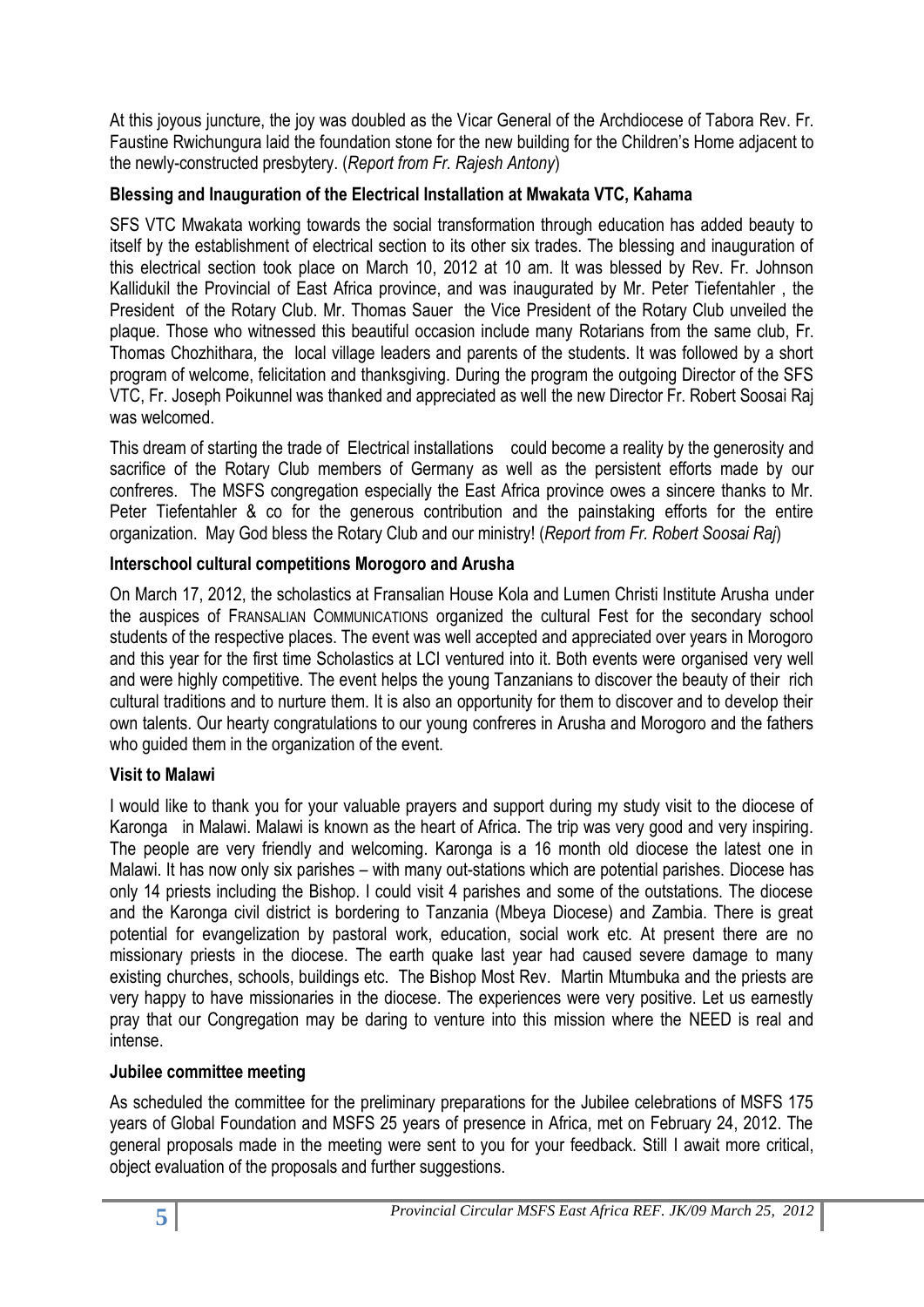## **New office bearer of Apostolic Communities**

**Fr. Gijo Panamattathil** is the new secretary of the Arusha Apostolic Community. We wish him every best in this new task.

## **Visitors from Germany**

From March 3 to 18, 2012 we had the honor of receiving 18 Rotarians from Germany led Mr. Peter Tiefentahler the president of the Rotary club, under the auspices of the long standing bond of friendship and collaboration between the Fransalians in East Africa and the Rotarians of Karlstadt – Arnstein Germany. They visited many of our missions and were very much impressed by the services we render. As most of them were *first-timers* to Africa we appreciate their courage and good will to make this trip. We thank them for their generosity in supporting us in various ways.

## **60 Years of Priestly Ministry REV. FR. DEVASIA KUZHUPIL MSFS**

From the year 1952 to 2012, **Rev. Fr. Devasia Kuzhupil MSFS** has proved himself to be an untiring servant of the Lord as His holy priest. The Jubilee celebration took place at Charis Bhavan, Kerala, India on March 16, 2012. All of us have shared the benefits from his missionary vision. As we are already in the jubilee year of the arrival of MSFS in Tanzania, we have the great reasons for jubilation as he was one of the pioneers in the African Mission. As the Province Family we congratulate our beloved Father and entrust all his concerns to the heavenly Father in our prayers.

## **News and sharing from Fr. James Panthalanickal from Belgium:** *Excerpts from his mail*

*The Catholic University of Leuven (KUL) conducts the Master's programme at two levels - Initial Master's and Advanced Master's of one year each. I am doing my Initial Master's in Theology and Religious Studies with Biblical Studies as my Major. It is a Programme of one year (2011-2012) divided into two Semesters. The Programme comprises of 11 Courses of 4 credits each and a Thesis of 16 credits which make up to 60 credits. After the successful completion of the Initial Master's one is eligible to be admitted to the Advanced Master's. This Programme comprises of the same number of credits as the Initial Master's. However, the Thesis has to be larger. Moreover, one has to secure a minimum of 75% of marks, in particular for his Thesis, in order to be admitted to the PhD Programme.* 

*Right now I am doing the second semester of my Initial Master's. I am working on my thesis besides attending regular classes. I am learning Greek as part of my Biblical Studies. In addition, I attend a Dutch Course as there are possibilities of doing weekend pastoral ministry in the future. With all the studies, cooking and personal works, sometimes I feel a bit overwhelmed and exhausted. Continue to keep me in your prayers and good wishes.*

We congratulate for the great efforts Fr. James in making and wish him every blessing and promise our prayers.

## **Home holidays**

The following confreres will be going for home holidays and we wish them a god and relaxing time with their dear and near ones.

| Fr. Tomy Kattikanayil | May 7 | to May 21, 2012 |
|-----------------------|-------|-----------------|
|                       |       |                 |

| Fr. James Panthalanickal | March 29 | to April 16, 2012 |
|--------------------------|----------|-------------------|
|--------------------------|----------|-------------------|

#### **Adhoc committee on MSFS Constitution and General Directory**

Rev. Fr. Superior General has constituted an Adhoc Committee on MSFS Constitution and General Directory consisting of **Fr. Thomas Kalariparambil, Fr.Ignaci Muthu, Fr George Koottinal and Fr. A. Jerome. Fr. Thomas Kalariparambil** is appointed as the Convener and the Co-ordinator of this Committee.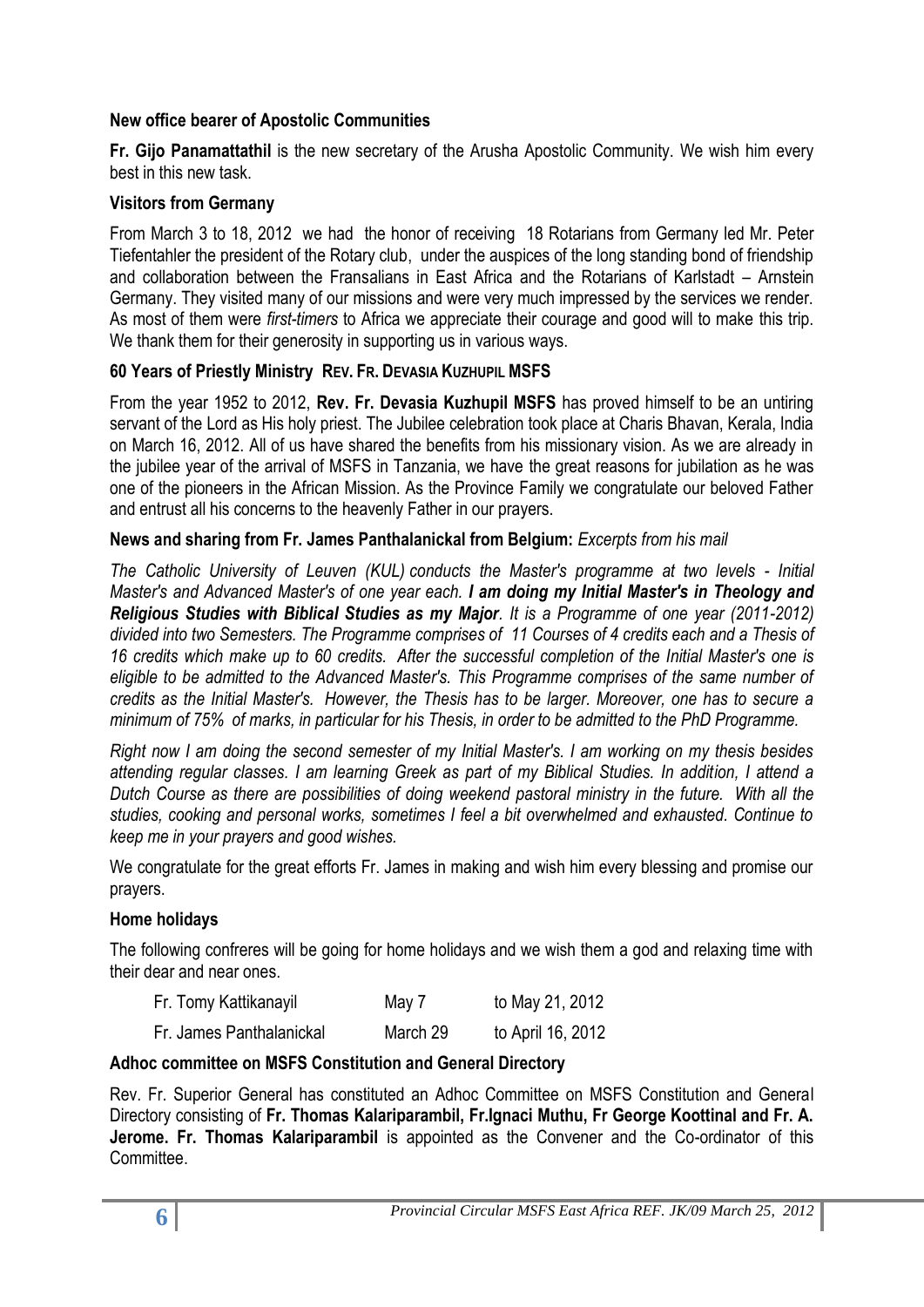# **Let us pray for:**

- *Fr. Thomas Thoomkuzhy MSFS*, known as Fr.TT, of Pune Province passed away on March 6, 2012 in a Home for Senior Citizens in Switzerland. He was 71 years old. He was born on 8.7.1941 and was ordained on 15.5.1970.
- *Mrs. Rhoda Kalekye* the maternal grandmother of Bro. Stephen Mutisya aged 70 died on March 7, 2012.
- *Mr. Kurian Mattathil* the father of Fr. Sunny Mattathil passed away on March 25, 2012 as a result of massive heart attack. He was in his early 70s.

Let us pray for the departed ones and the sorrowed ones. May God grant them eternal bliss. **RIP**

# *My Programs*

# **March**

- 22 Meeting with the Apostolic Nuncio to Tanzania, in Dar es Salaam
- 24 29 Visit to Bunda (near Musoma) First Profession Cloistered Convent Mount Carmel
- 30 Spiritual Conference for Novices of Silesians of Don Bosco, Morogoro

# **April**

- 2 Spiritual Conference MSFS Novitiate Kibaha
- 3 9 Holy Week and visitation to our parishes in Uganda Agururu and Osia
- 10 Apostolic Community meeting Kenya & Uganda in Mlolongo
- 11 Meeting with the Major Superior Precious Blood Sisters, Riruta Nairobi.
- 14 Orientation for the Capitulants of Delegation Chapter Holy Cross Sisters Morogoro
- 15 Blessing of the new presbytery in Mji Mpya Dar es Salaam
- 19 20 Council meeting in Morogoro
- 21 To Kenya with the Provincial of Nagpur
- 25 30 MSAF Meeting and visits in Chad and Cameroon Missions

# **May**

- 1 5 in Chad and Cameroon
- 10 12 Canonical visitation to SFS Junior Seminary, Morogoro
- 14 18 Canonical Visitation to Fransalian House Kola Morogoro
- 19 Renewal of vows Scholastics in Fransalian Study House Kola
- 23 Meeting with the Staff at LCI
- 26 Blessing of the new Parish Church in Osia, Uganda